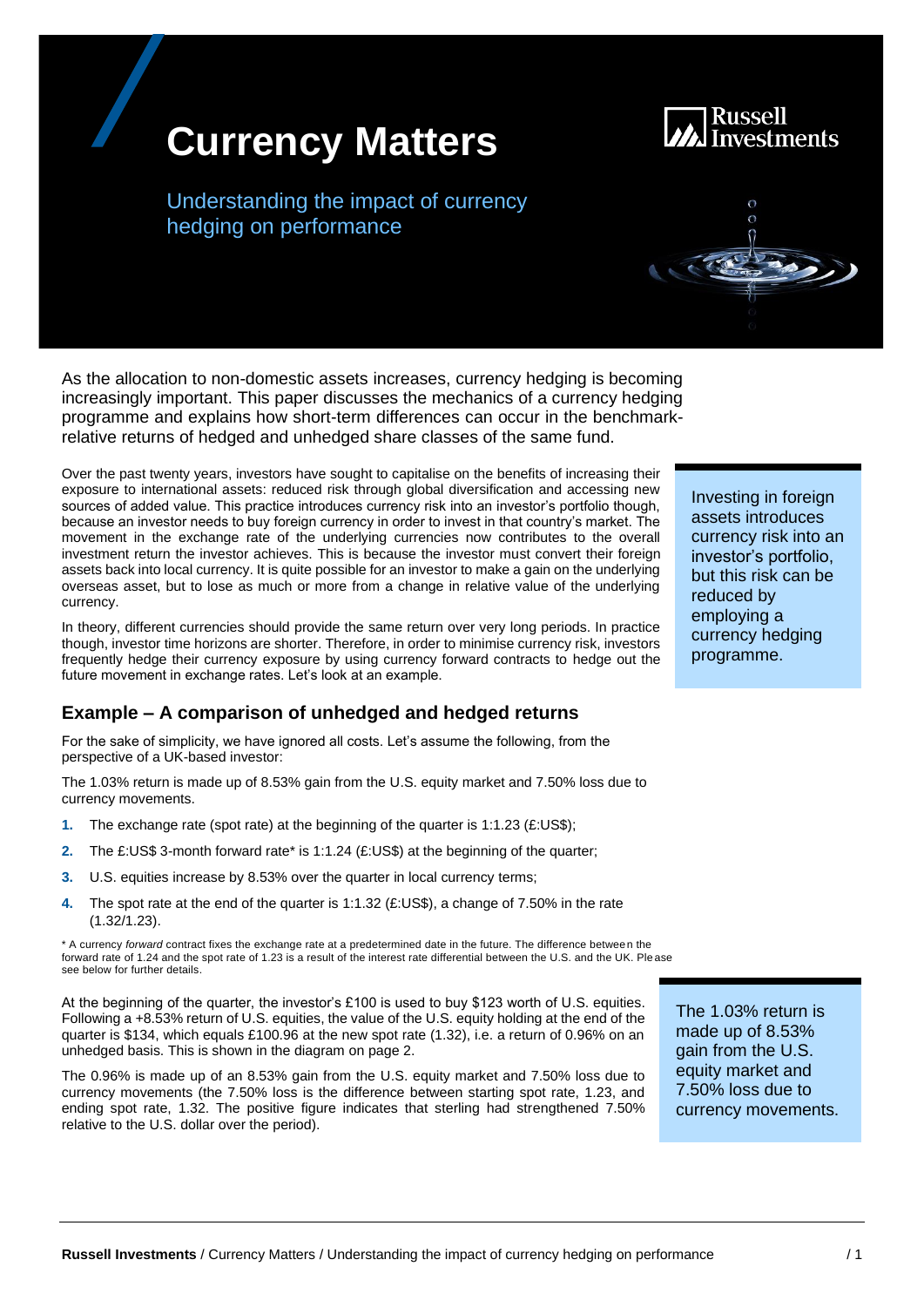| <b>BEGINNING OF QUARTER</b> | <b>QUARTERLY RETURNS</b> | <b>END OF QUARTER</b>                   |
|-----------------------------|--------------------------|-----------------------------------------|
| Investment £100             |                          | Investment £100.96 $\blacktriangleleft$ |
| Spot 1.23                   | £ appreciation 7.50%     | Spot 1.32                               |
| Investment \$123            | <b>U.S. Equity 8.53%</b> | Investment \$134                        |

# **Exhibit 1: Quarterly unhedged return of hypothetical £100**

Source: Russell Investments. For illustrative purposes only.

#### **Unhedged return = +0.96%**

# **Hedged Return**

In this scenario, in addition to purchasing U.S. equities, the investor *hedges* the currency risk by fixing the exchange rate one quarter out, using an instrument known as a *currency forward.*

The fund value at the end of the quarter is still \$134, but the value in sterling is now £108.11, giving a return of 8.11%. This is shown in the diagram below.

Hedging the currency protected the fund against the 7.50% adverse currency movement over the quarter.

Hedging the currency preserved the fund against the 7.50% adverse currency movement over the quarter.

# **Exhibit 2: Quarterly hedged return of hypothetical £100**

| <b>BEGINNING OF QUARTER</b>               | <b>QUARTERLY RETURNS</b> | <b>END OF QUARTER</b>                    |
|-------------------------------------------|--------------------------|------------------------------------------|
| Investment £100                           |                          | Investment:<br>£100.96 + £7.15 = £108.11 |
| Spot 1.23                                 | £ appreciation 7.50%     | Spot 1.32                                |
| Investment \$123                          | U.S. Equity 8.53%        | Investment \$134                         |
| Forward Investment<br>(unfunded on \$123) |                          | <b>Forward Valuation</b><br>\$7.15       |

Source: Russell Investments. For illustrative purposes only.

#### **Hedged return = +8.11%**

In the above example, hedging out the currency impact resulted in a gain for the hedged investment versus the unhedged one. It is important to note that in this example, the gain is because sterling appreciated relative to the U.S. dollar by more than anticipated. If sterling had depreciated, hedging out the currency impact would have resulted in a loss relative to the unhedged investment. For example, if the spot rate at the end of the quarter was 1:1.15 (£:US\$) then the unhedged return would be 16.30% (\$134 / \$1.15 = £116.30).

The objective of currency hedging is not to generate a profit from currency movements. Rather, the benefit of a currency hedging programme is that it removes currency volatility from investment returns, regardless of the direction of currency movements.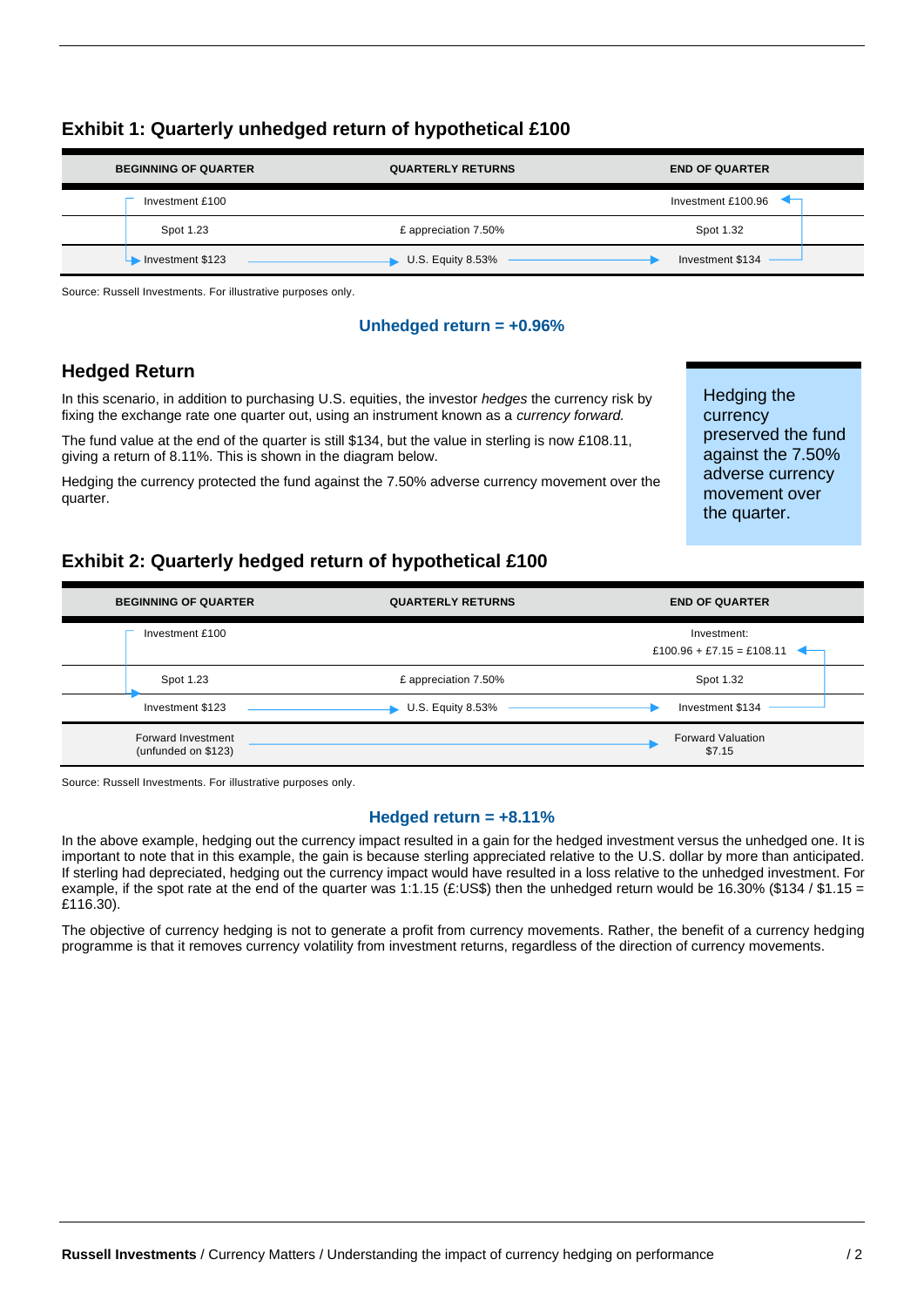# **Forward rates and the Interest Rate Differential (IRD)**

A currency forward rate is an agreement between two parties to buy or sell a currency at a specified time in the future. As a general rule, it is a function of interest rate differentials (IRD) between two countries. In the example above, if U.S. interest rates are higher than those in the UK, the forward exchange rate of £:US\$ would reflect this difference by approximately the amount of the IRD for that period.

This is important because forwards are used to implement a hedging programme. Forward rates change constantly, and as we will see below, this has implications for a hedging programme.

# **An overview of Russell Investments Currency Hedging Programme**

Russell Investments offers currency hedged share classes for many of our overseas funds. The hedging process involves purchasing forward contracts for the amount of each hedged share class. For example, if there is £100 in the sterling hedged share class of a U.S. Equity Fund, we would purchase a £100 £:US\$ forward contract (assume the forward is for one month). When that contract expires, we purchase another forward contract for the new value of the underlying hedged share class, which would have changed over the course of the initial contract.

That is, of course, unless the total value of the hedged share class has changed considerably before the expiration of the initial forward contract. For example, during large market movements or following considerable cash flows to / from investors, the value of the underlying hedged share class can change significantly. In such cases, we would need to adjust the value of the hedge before the expiration of the existing forward, by purchasing a new forward for the new value of the hedged share class.

Continuing the above example, assume that mid-month we received a cash inflow from an investor of £50. We would increase the hedge by this amount by purchasing a new forward for £50. If Russell Investments is also executing the spot for the cash flow to transfer the investor currency into the fund currency, then both the forward and spot transactions can be offset resulting in a net trade of 0 and no transaction costs on the spot trade would be charged.

By continually dynamically readjusting the hedge as necessary, investors in the hedged share classes achieve their strategic objective of hedging out currency risk from their portfolios.

Russell Investments has a strong implementation platform linking the Fund pricing files, TA files, benchmark currency weights and forward positions. This allow for daily automatic end to end and monitoring of individual HSC. Given this robust process, Russell Investments is also able to provide bespoke solutions, such as different tolerance bands for rebalancing or proxy hedging.

# **What about the benchmark?**

Occasionally the benchmark relative returns of the hedged and unhedged share classes of the same fund are slightly different. There can be a number of reasons for this:

- The actual hedging methodology used by the benchmark is different because the benchmark does not readjust its edge intra-month based on cash flows or significant market movements (this is the case for the majority of benchmark indices used by Russell Investments Funds). Instead, the benchmark simply uses a forward rate at the start of the period and renews it at the end, i.e. it uses just one forward rate per month.
- The hedged share class, as outlined above, may need to purchase numerous forward contracts per month, therefore utilising numerous forward rates. As a result, the hedged share class essentially uses a slightly different forward rate to the benchmark.
- Indeed, even if the hedged share class also used just one forward in a month, there are no guarantees of using the exact same rate as the benchmark.
- The transaction costs associated with a currency hedging programme can also contribute to a divergence in benchmark relative returns. If frequent re-adjustments of the hedge are required, transaction costs will detract from returns. Furthermore, in times of dramatically increased volatility in currency markets, as witnessed in September 2008, extreme pricing of over-thecounter contracts such as forwards can have a greater than normal impact on the returns of hedged share classes.

During extreme market conditions we have experienced material differences between hedged share class benchmark relative returns and that of the unhedged share class. However, under normal market conditions we expect these differences to be limited.

Russell Investments real-time approach to currency hedging means that investors are achieving a more precise currency hedge than the benchmark. However, this can still lead to confusion around benchmark relative returns in the short term.

Generally, forward rates are determined by the interest rate differential (IRD) between two countries.

While there may be differences between unhedged and

benchmark relative returns over the short term, there should be little difference over the

hedged

long term.